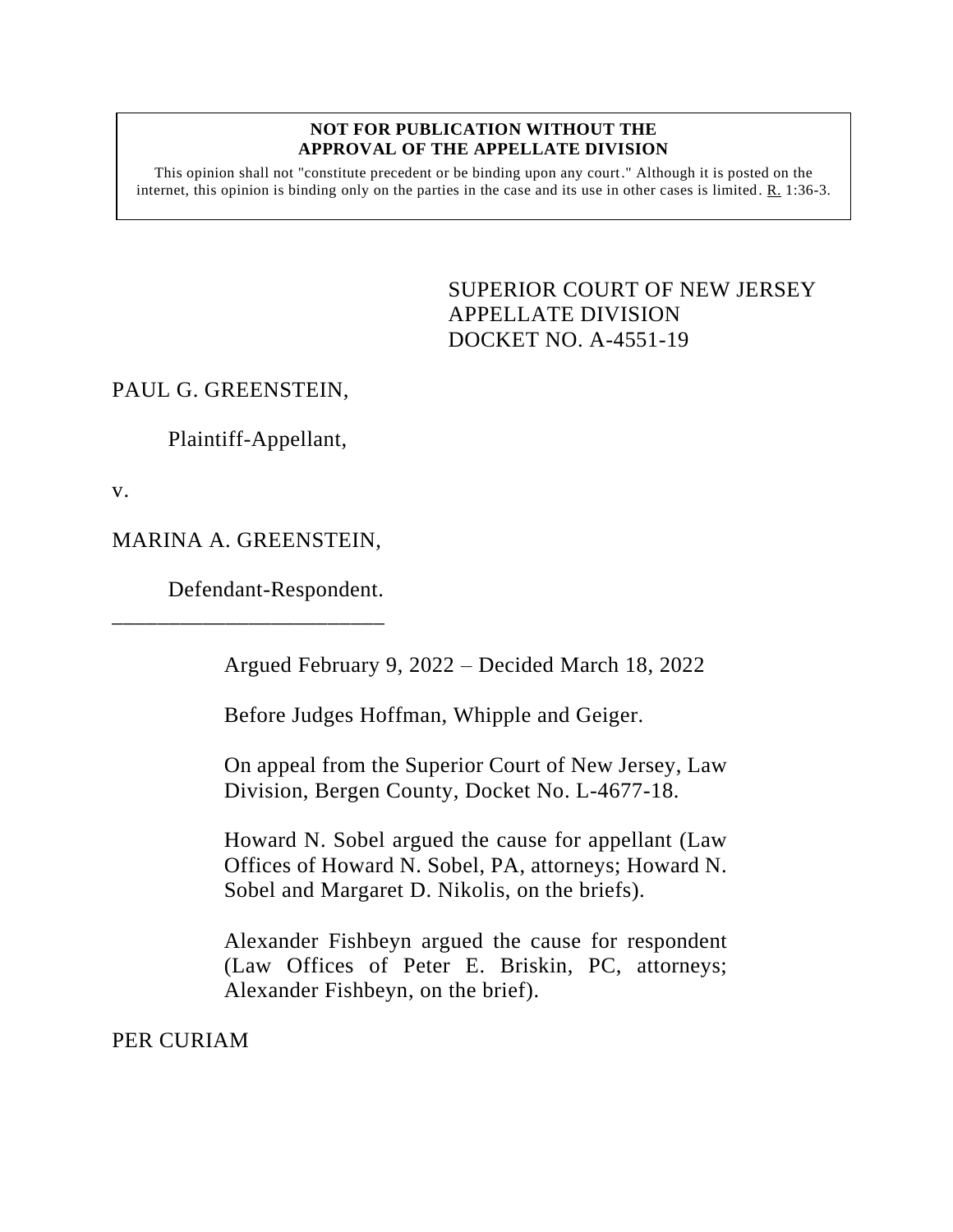This is an appeal from an order dismissing a complaint filed in the Law Division because neither party registered their judgment of divorce and settlement agreement in New Jersey as required for either party to enforce its provisions under N.J.S.A. 2A:4-30.133 of the Uniform Interstate Family Support Act (UIFSA). Plaintiff, Paul G. Greenstein, and defendant, Marina A. Greenstein, married on April 6, 1994, and had a son. While married, the parties maintained a stock account with TD Ameritrade (TD account) as joint tenants, and this account was designated as the son's college fund.

The marriage was terminated in March 2010 by a New York judgment of divorce, which included provisions for parenting and child support. The parties signed a stipulation of settlement. The stipulation was dated November 23, 2009, subsequently amended twice, and incorporated by reference, but not merged, into an amended judgment of divorce.

On March 29, 2011, the parties entered a modification of the stipulation. The modification included provisions for, among other things, defendant providing copies of the TD account bank statements. Around the times of both the stipulation and of the modification, there were approximately \$140,000 in the TD account.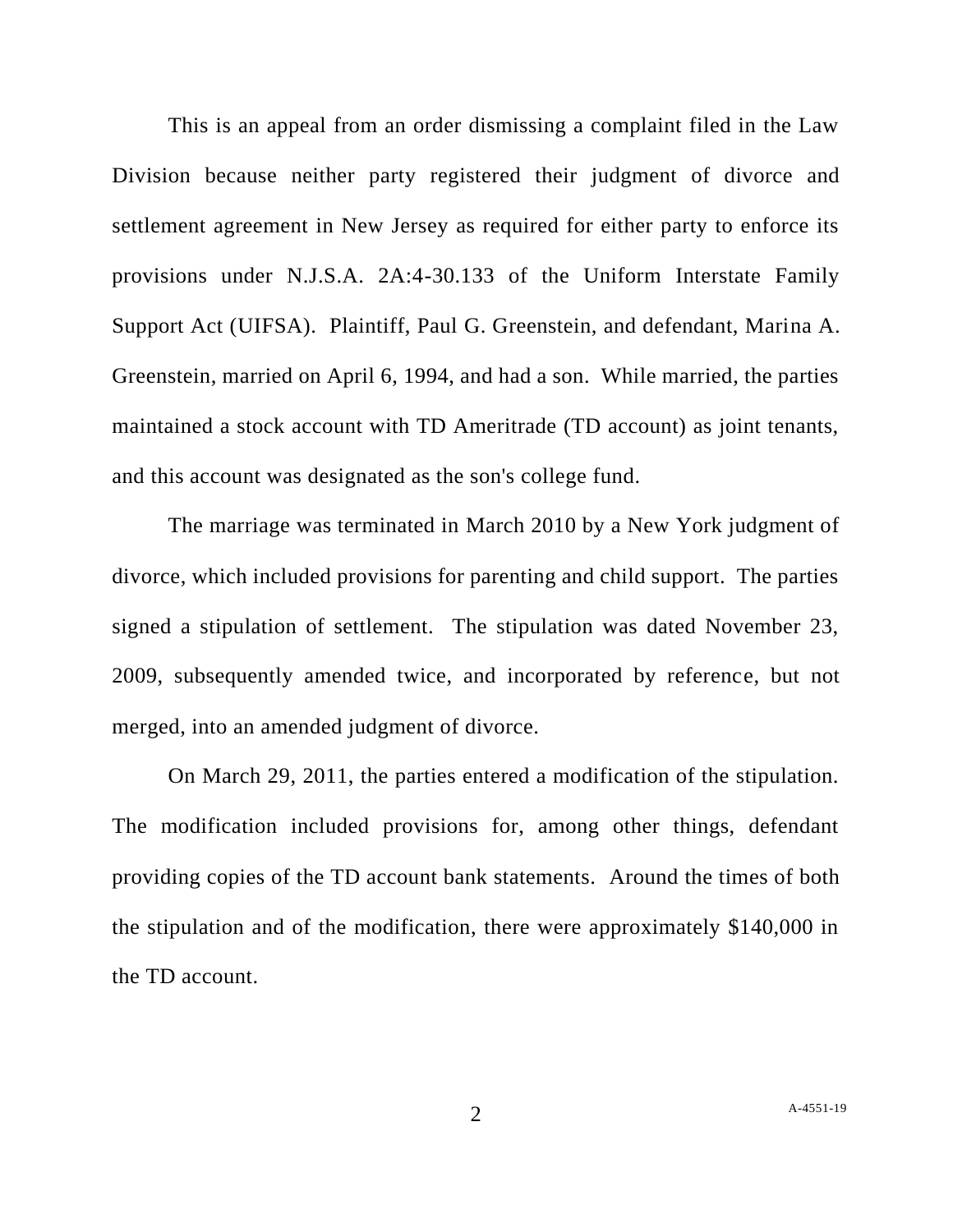The son started college in September 2012 and graduated in June 2017, with approximately \$55,389 remaining in the TD account. Neither the stipulation nor the modification stated how excess funds would be distributed. On December 18, 2017, plaintiff proposed dissolving the TD account by the end of the year and equally splitting the balance between the parties by defendant taking her share then removing her name from the account. The parties emailed back and forth over a couple weeks but could not agree about how to equitably distribute the remaining funds in the account.

On June 25, 2018, plaintiff filed a complaint against defendant in the Law Division in Bergen County, alleging breaches of the modification and stipulation incorporated by reference into the amended judgment of divorce. Defendant's counterclaim alleged that plaintiff withdrew funds from the TD account for his personal benefit and owed defendant reimbursement pursuant to the agreements.

Discovery ensued as did motion practice attendant to discovery. On November 19, 2019, the court entered a Case Management Order extending the discovery end date and compelling defendant to produce a certificate of completeness, pursuant to Rule 4:18-1(c), and to provide the TD account statements for years 2014 to 2016. On February 14, 2020, plaintiff moved for summary judgment against defendant, seeking \$34,891.12 plus counsel fees and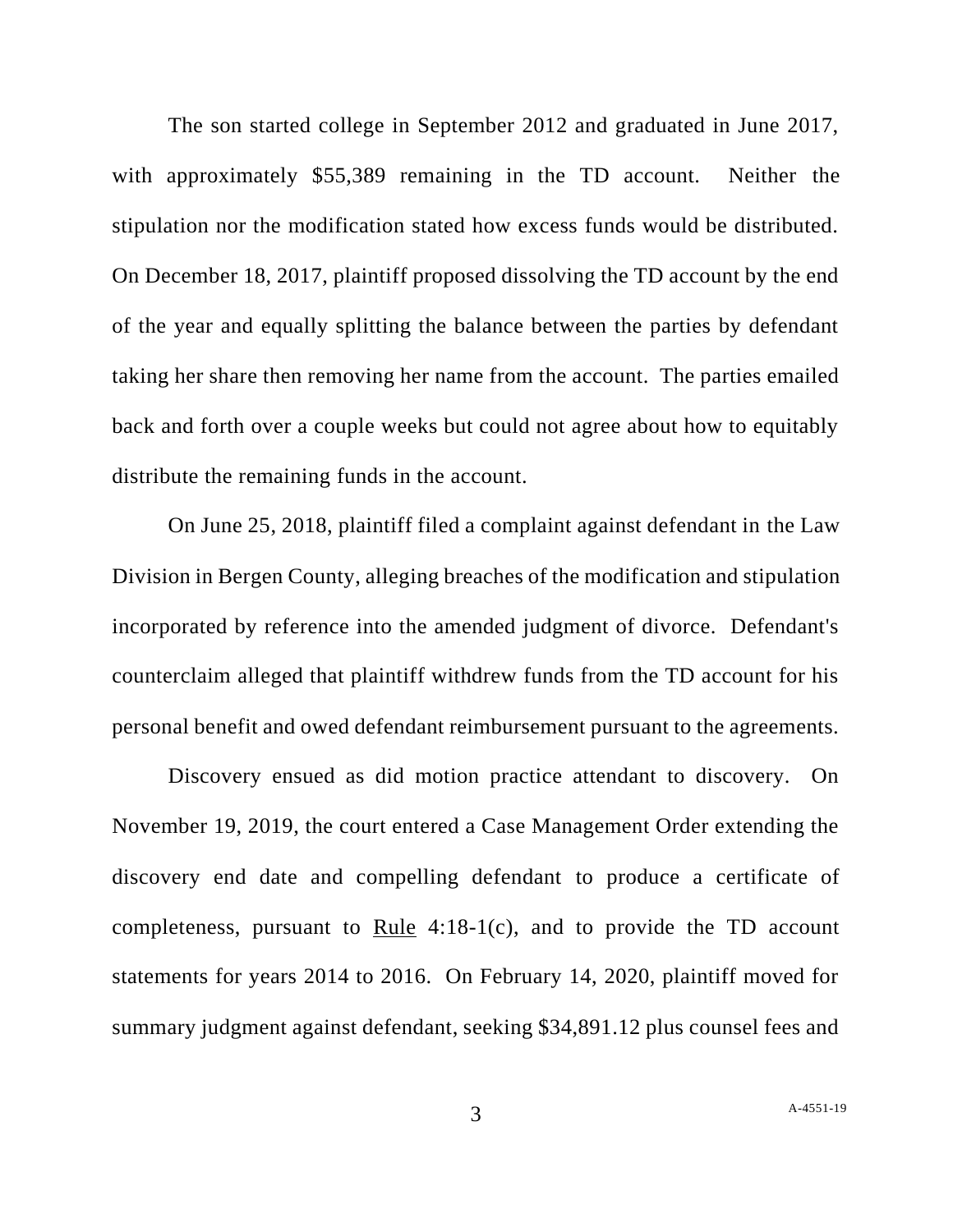costs, to dismiss defendant's counterclaim, and to amend the caption with defendant's correct legal name. Defendant cross-moved.

During a conference on March 9, 2020, the court raised the issues of personal and subject matter jurisdiction sua sponte and adjourned the motions for summary judgment to March 23, and then to April 9, so the parties could brief the jurisdictional issues. On April 9, 2020, the court heard the parties on jurisdiction before it would consider oral argument on the motions for summary judgment.

The court announced that regardless of where the parties now live, the judgment of divorce is still valid in New York, and neither party registered it in New Jersey.

> This Judgment of Divorce was not conformed or registered in the State of New Jersey. If it was, perhaps the Family Division could address some of the relief that [plaintiff requested] in this Law Division. But there is no conformed [j]udgment here for purposes of enforcement.

> Why is that significant? It's significant because the respective Stipulations of Settlement are incorporated by reference in those agreements. The merger issue for this -- for purposes of this [c]ourt's analysis is insignificant. Of course it would not merge. Those covenants have to survive the entry of the Judgment of Divorce.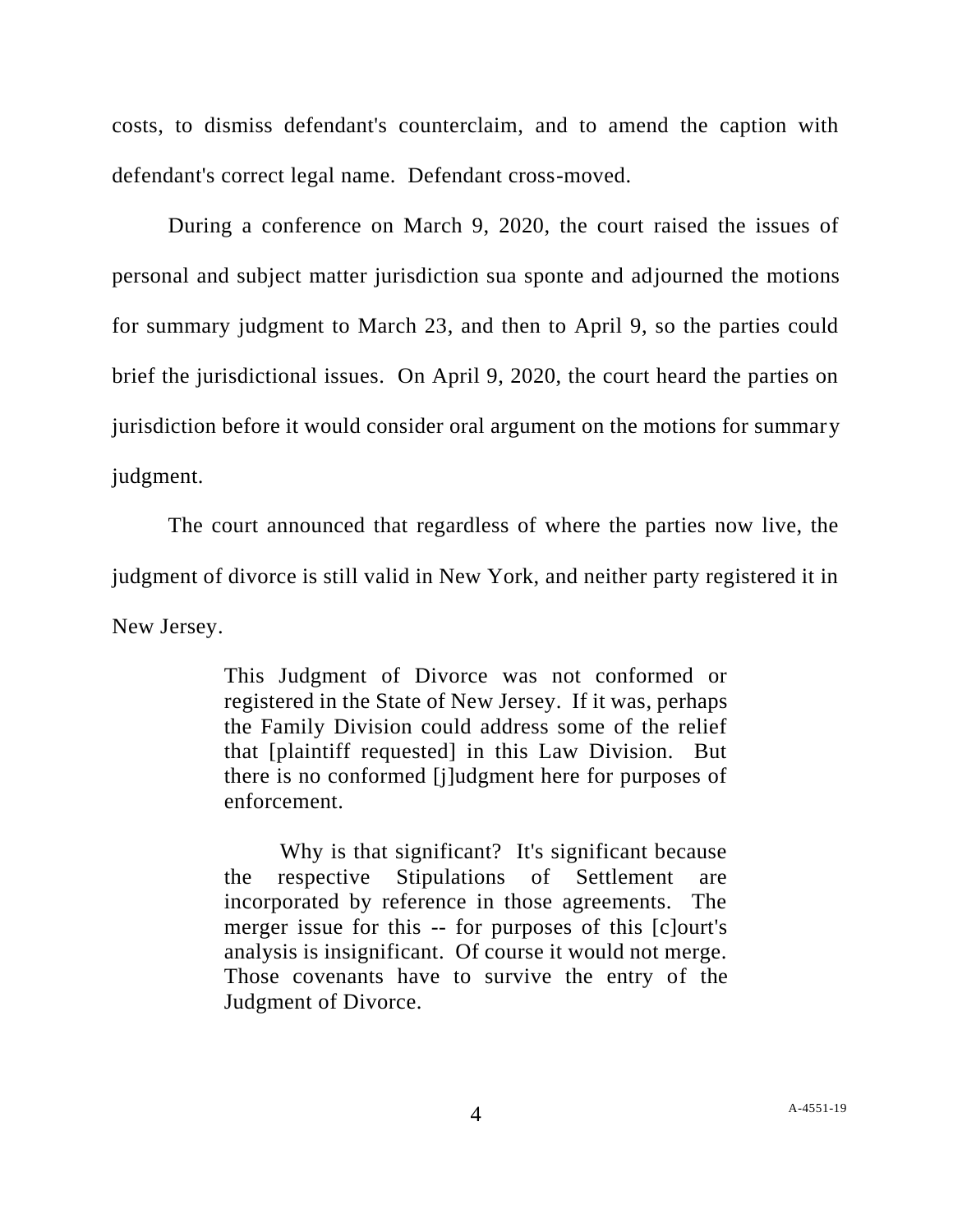The issue is those Stipulations of Settlement including the provisions related to the TD Bank Ameritrade account, including the \$140,000, were not only subject to the New York Courts for purposes of evaluation of entering the Stipulation of Settlement for the Judgment of Divorce, but also the Judgment of Divorce. It is part and parcel of the Judgment of Divorce. The enforcement mechanism is behind the Judgment of Divorce entered in the State of New York, not New Jersey.

The court concluded, under Rule 4:6-7, the court must dismiss unless it

can act otherwise under <u>Rule</u> 1:13-4.

Given the fact that the [c]ourt does not possess jurisdiction in this matter, as the respective Stipulations of Settlement are governed by New York law and subjected to the sole jurisdiction of the Supreme Court of the State of New York, County of New York, this [c]ourt denies the respective motions for summary judgment filed in the Law Division of Bergen County as they are improperly filed, and also the request for leave to amend the caption of the filed complaint.

To that end, since the [c]ourt lacks the requisite jurisdiction in this matter, the [c]ourt will be entering an order dismissing the complaint without prejudice in order to permit the plaintiff an opportunity to file the appropriate action seeking relief to conform or register the Judgment of Divorce in the Superior Court of the State of New Jersey in the Family Division or in the alternative, seek the appropriate relief as previously undertaken in the Supreme Court of the State of New York, County of New York. Likewise, the counterclaim will be dismissed without prejudice as well.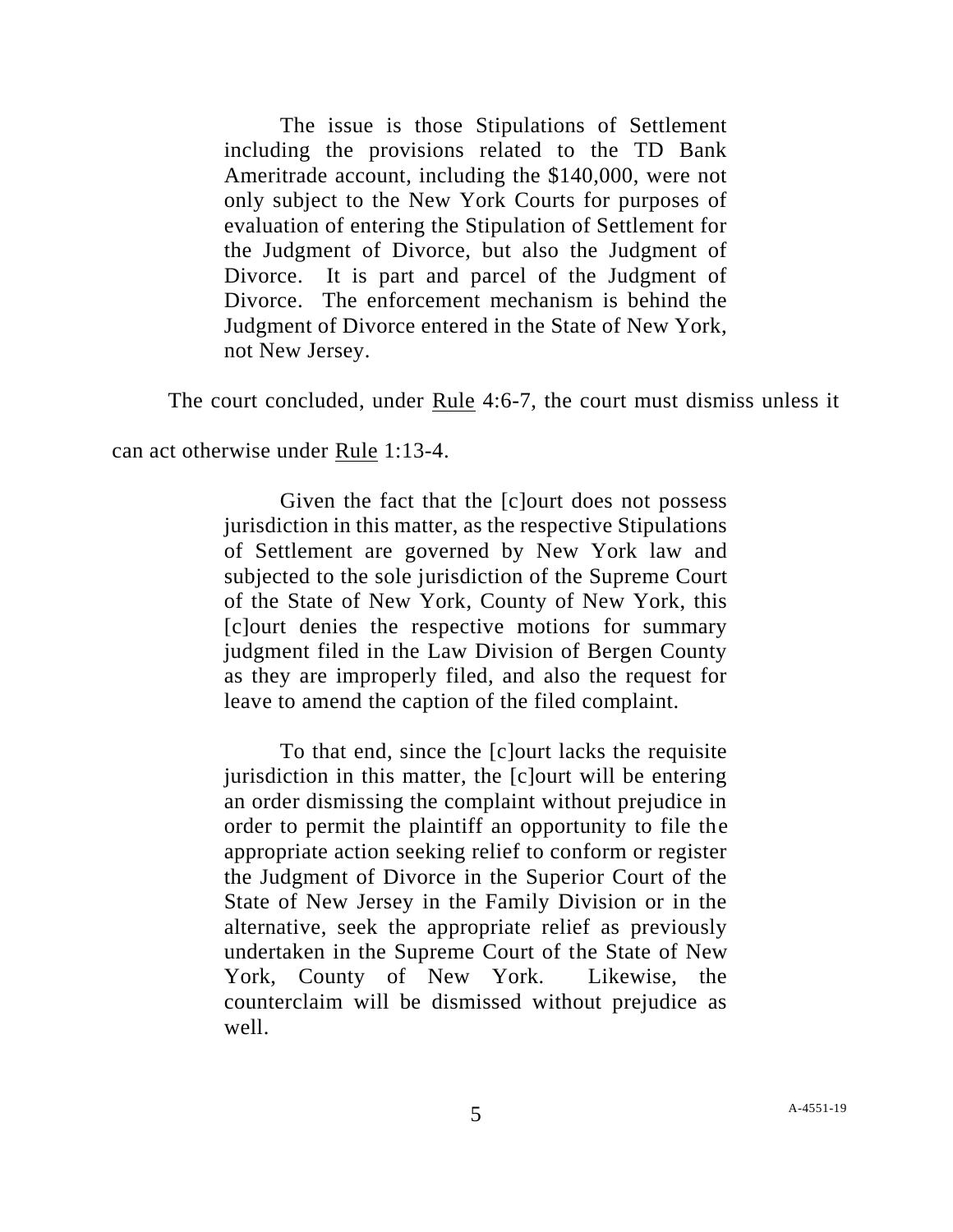On June 1, 2020, plaintiff moved for reconsideration because the court failed to transfer the matter to the Chancery Division Family Part under Rule 1:13-4 and erred by raising the issue of personal jurisdiction because defendant waived such. Plaintiff requested oral argument if opposed and an August 7, 2020, return date. The court scheduled the motion for June 19, 2020, then rescheduled to July 10, 2020. On June 29, counsel again requested an August 7 return date, which the court denied and informed plaintiff on July 2 that it would decide the motion on the papers and not hear oral argument.

The court denied the motion for reconsideration with a written statement of reasons. On August 27, 2020, the court filed an amplification pursuant to Rule 2:5-1(b), explaining the denial of oral argument was because of the lack of new information for reconsideration. The court had heard arguments on jurisdiction and had found under Rule 1:13-4 that it could not transfer because the unregistered support order meant neither the Family nor Law Division had jurisdiction. This appeal followed.

We agree with the motion court that it lacked subject matter jurisdiction. The interpretation and application of a complex statutory scheme, such as UIFSA, is plainly a question of law for the trial court, subject to de novo review on appeal. See Manalapan Realty, L.P. v. Twp. Comm. of Manalapan, 140 N.J.

6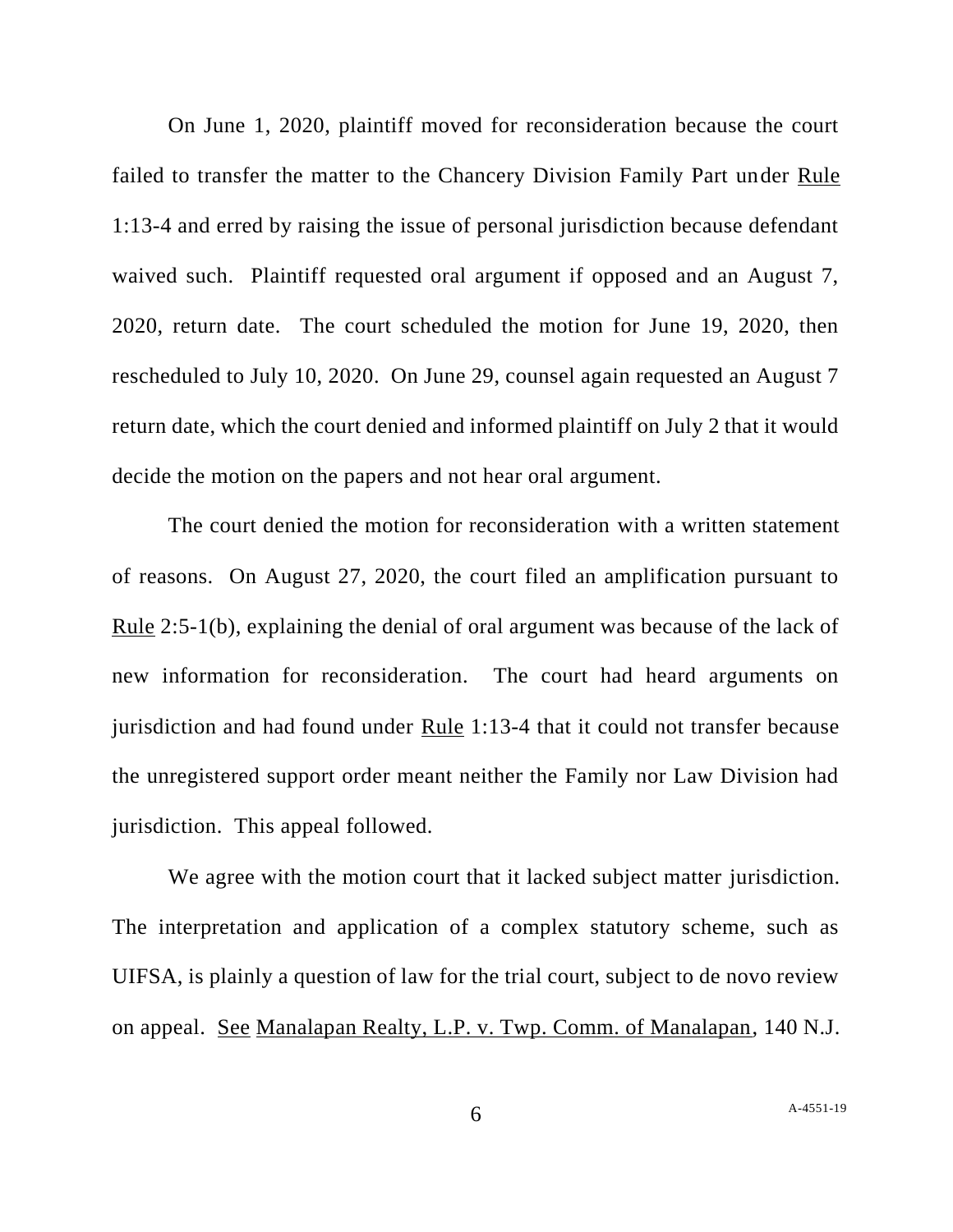366, 378 (1995). While not specifically analyzing the statute, the court clearly considered UIFSA filing requirements in concluding it did not have jurisdiction to either hear or transfer the case within New Jersey.

UIFSA "resolves potential jurisdictional conflicts regarding the enforcement of child support orders across state lines by designating one order as the controlling child support order and provides for interstate jurisdiction to modify child support orders when parents and the children do not all reside in the same state." Lall v. Shivani, 448 N.J. Super. 38, 45 (App. Div. 2016).

> Critical to the jurisdictional uniformity intended under the [UIFSA]'s interstate system of modifying and enforcing child support orders is identification of the controlling child support order and the tribunal authorized to exercise "controlling exclusive jurisdiction." N.J.S.A. 2A:4-30.133. In short, a court that enters an order establishing child support retains continuing exclusive jurisdiction to modify the order, and that court's orders remain the controlling child support orders for purposes of enforcement, until continuing exclusive jurisdiction is conferred on another state's tribunal by operation of the [UIFSA].

[Id. at 46.]

In many cases, the first step in a UIFSA matter is for one party to "register" an out-of-state child support order in the current home state of the child for enforcement purposes. See N.J.S.A. 2A:4-30.168. A party begins the registration process in New Jersey by filing a request to register the out-of-state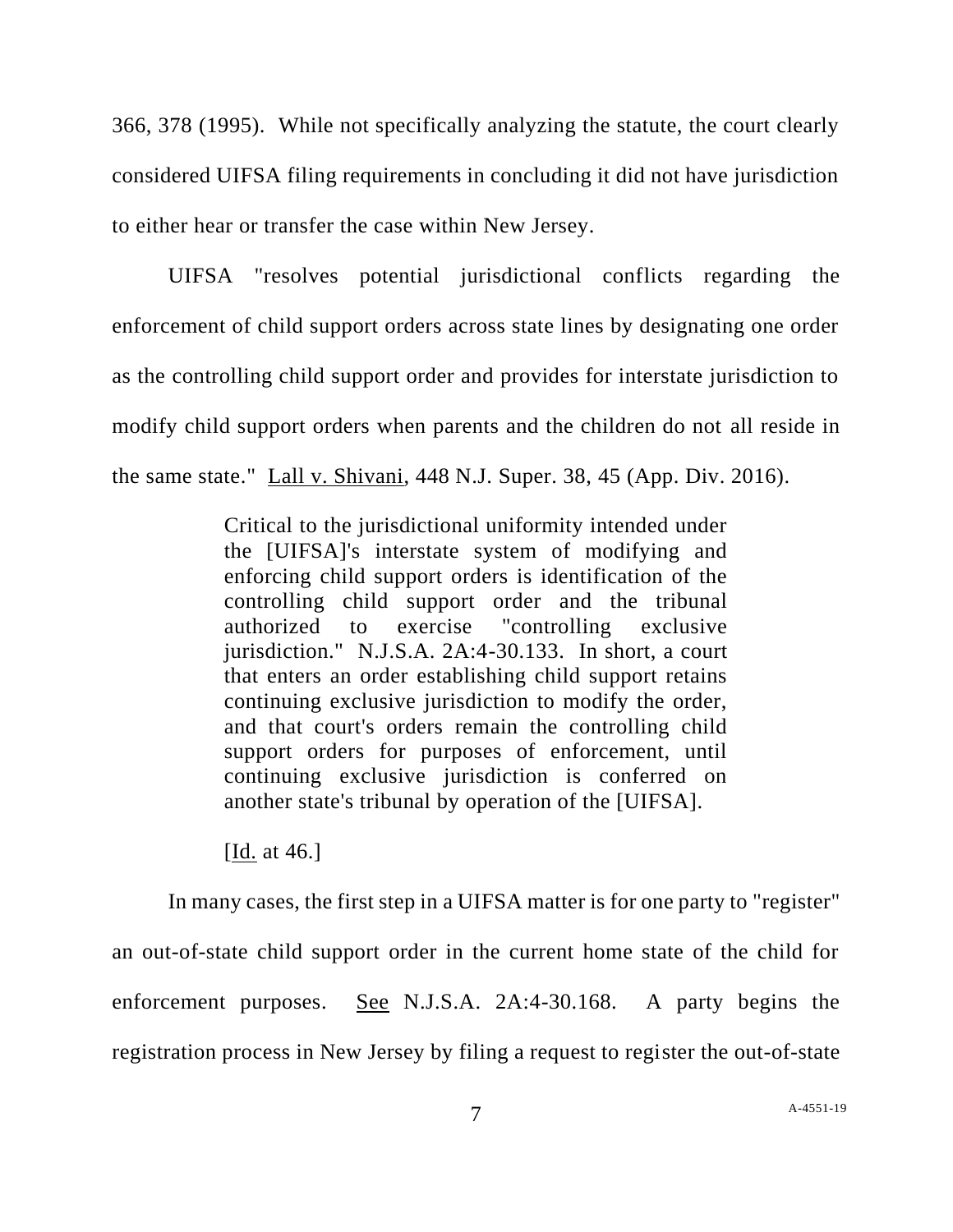order with our Family Part. See N.J.S.A. 2A:4-30.169. Registration is effective upon filing the order in New Jersey. N.J.S.A. 2A:4-30.170. New Jersey "may modify a child support order issued in another state which is registered in this State" when certain residency and jurisdictional exceptions are met, see N.J.S.A. 2A-30.178 (emphasis added), but plaintiff has not provided support that he does not need to register before using such exceptions for modification. Presumably, many child support agreements include provisions that would otherwise read as contractual terms; plaintiff has not shown that these do not need to be registered to review the order. The court repeatedly noted the lack of registration.

> This Judgment of Divorce was not conformed or registered in the State of New Jersey. If it was, perhaps the Family Division could address some of the relief that [plaintiff requested] in this Law Division. But there is no conformed [j]udgment here for purposes of enforcement.

The court examined the provisions in the judgment of divorce, settlement, and modifications. The court noted New York's retained jurisdiction; the previous modification in New York; the agreements provisions for the college account, support, and pro rata share of health, educational, and other costs; and the parties' failure to register the judgment or amended judgment of divorce in New Jersey. Plaintiff received legal advice to pursue this in New Jersey as to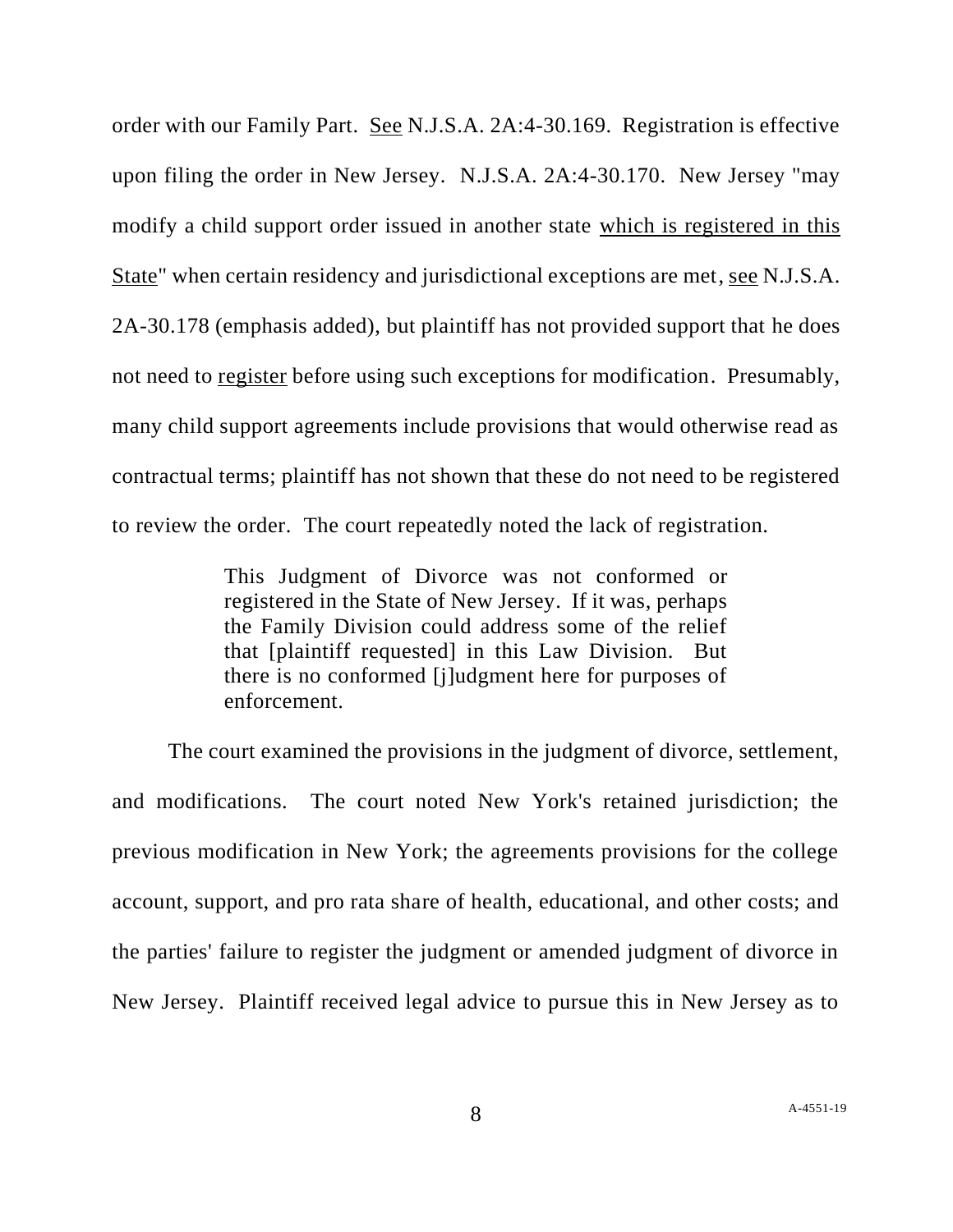the TD accounts, and defendant did object to jurisdiction and legal bars to recovery.

Given these circumstances, the court properly found that New Jersey courts could not have jurisdiction before registering the orders. The court clearly understood plaintiff's claims to include parts of the agreement not exclusively related to a breach on the TD account. Plaintiff repeatedly alleged issues with the provisions as to the marital residence and to how the TD account should not have been used for amounts that would otherwise only be paid by his child support payments.

Further, as to Rule 1:13-4(a), a court "without jurisdiction of the subject matter of an action or issue therein . . . shall, on motion or on its own initiative, order the action, with the record and all papers on file, transferred to the proper court or administrative agency, if any, in the State." (emphases added). For the jurisdictional reasons above, this rule did not apply because there was no proper court in New Jersey to address the complaint without a registered order.

Plaintiff also asserts that the court erred by not providing sufficient reasons for denying oral argument on the motion to reconsider. Reviewing courts require a record to "independently evaluate the sufficiency of [the motion